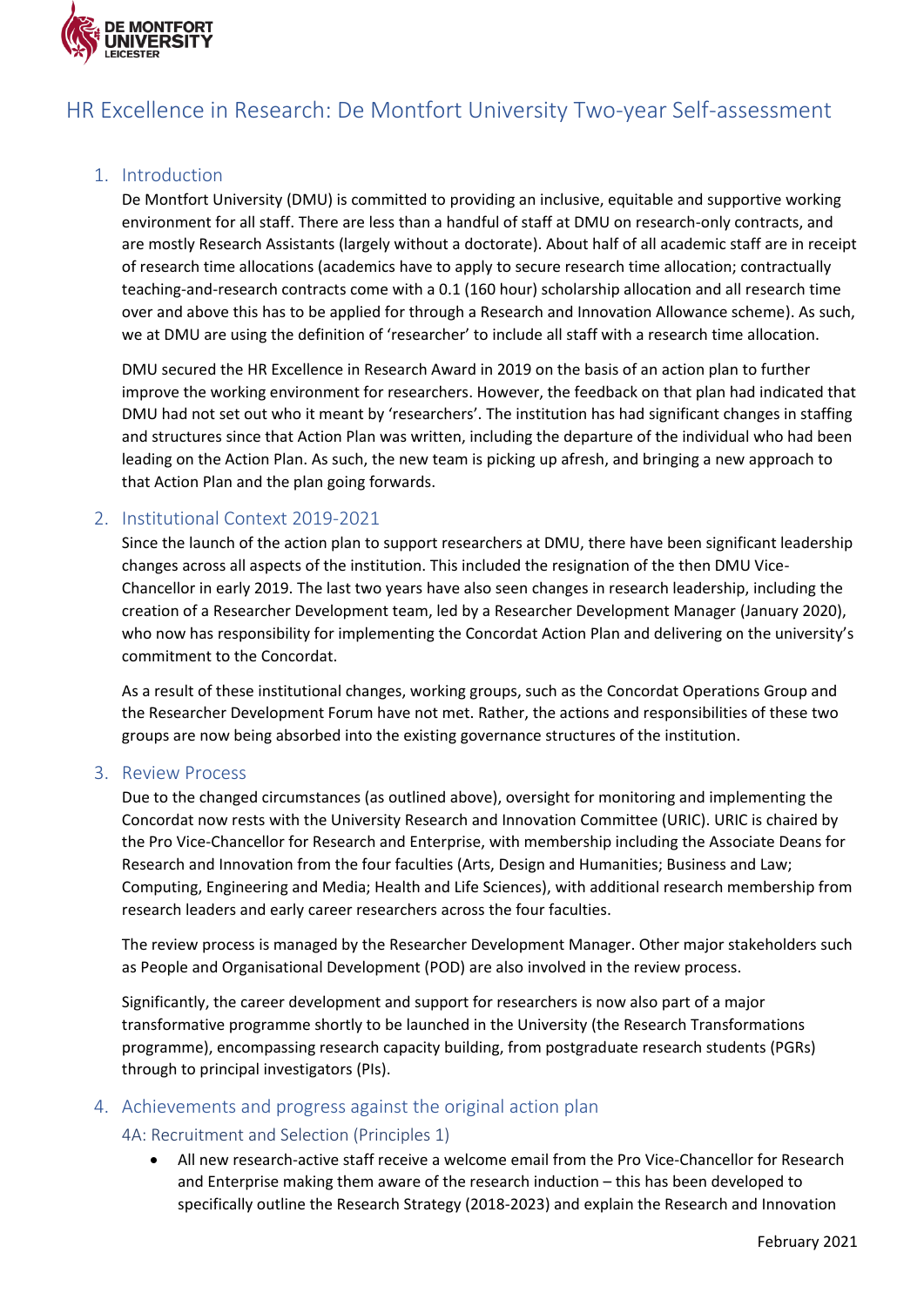

Allowance (RIA) process. 61 researchers attended the 2019 induction and 20 researchers the 2020 induction.

- Recruitment and Selection training continues to run in both online and in-person settings. All hiring managers are able to easily book onto the training via DMUHub.
- There was a two-year RIA allocation round in 2018, with further rounds in 2019 and 2020 to capture new and existing staff requiring a RIA. In 2019, with a view to building research capability particularly amongst staff new to research or those returning to research, DMU launched a Researcher-in-training (RIT) allocation, with a year-long development programme to support candidates on the programme. Coined the Next Generation Programme, it comes with a small funding allowance and mentoring. The 2019-2020 cohort included 55 RITs. Due to COVID-19, cohort 1 was merged with cohort 2 (with 41 RITs allocated for 2020-21).

## 4B: Recognition and Value (Principles 2&3)

- The Researcher Development Team send out regular professional development bulletins to all researchers at DMU, raising awareness of professional development and networking opportunities available to them.
- We now offer training on managing research projects which are available to researchers at DMU applying for their first grant. We are developing an online resource that outlines PI responsibilities, covering also their obligations as potential managers of research staff.

## 4C: Support and Career Development (Principle 4&5)

- Mentoring activities have increased internally for staff over 2019-2021. The Next Generation Researcher Programme pairs the researcher with a mentor, who supports them with their career and research goals. The time of the mentor and mentee is also recognised in their workload.
- A Peer Review College has been set up in late 2020 to support strengthening of applications with feedback provided by senior, experienced members.
- A one-stop shop for all researcher development activity, whether for PGRs or staff, was created with the recruitment of a Researcher Development Manager and the formation of a Researcher Development Team in January 2020. This investment in dedicated resource has entailed a streamlining of provision, better coordination between POD, Library and Learning Services, academic faculties, and the Enterprise Directorate, and a significantly enhanced profile for research-related professional development opportunities.
- A workshop on ethics and integrity was rolled out for all researchers (including PGRs) in 2020 with high numbers attending (all online since COVID-19 ended face-to-face sessions); the postgraduate researcher session on 'Ethics Processes in the NHS' was broadened to include academic staff who need a refresher on these processes.
- DMU continues to be a signatory of the Concordat for Researcher Integrity and is due to update its current Guidelines for Good Research Practice.

## 4D: Diversity and Equality (Principle 6)

- The Faculty of Health and Life Sciences hosted their inaugural Athena Swan Conference, 'Dismantling Barriers, Building Pathways – What are the solutions for HLS?' Athena Swan applications continue to be developed for different schools across all Faculties.
- The Research Services Directorate is now more embedded into conversations about Diversity and Equality with the Associate Pro-Vice Chancellor for Research a member of the Equality, Diversity and Inclusion Committee. Discussions have begun to embed Concordat principles into a new DMU charter about our commitment to equality and diversity as the current charter, DMUFreedom, ends in January 2021.

## 4E: Implementation and Review (Principle 7)

• The implementation and review of the Concordat Action Plan is now part of the governance structure of DMU. It is part of the remit of the University Research and Innovation Committee, as